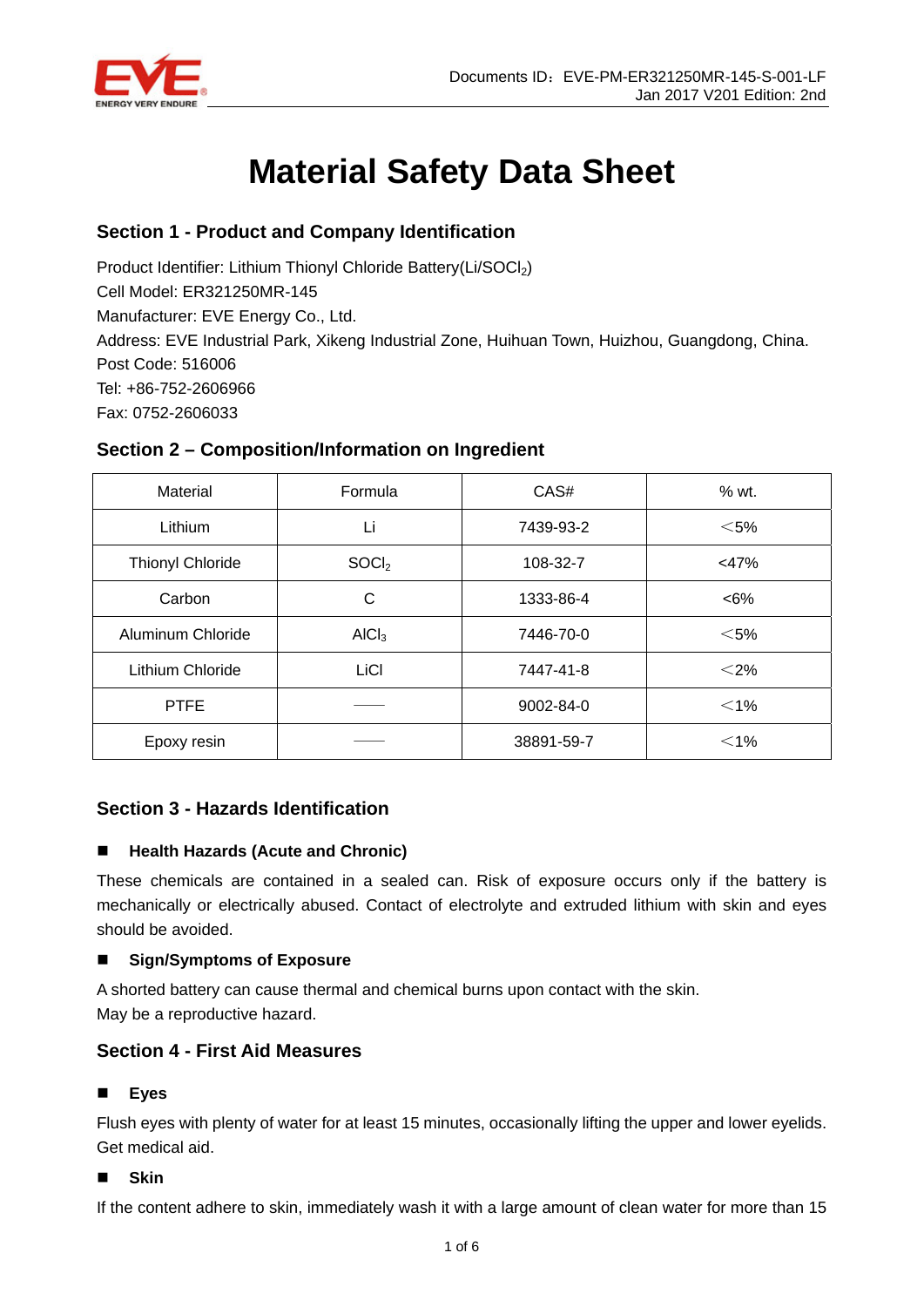

minutes, and consult a doctor.

## **Inhalation**

Remove from exposure and move to fresh air immediately. Use oxygen if available.

**Indestion** 

If a cell is swallowed, immediately call a doctor for therapy and treatment.

## **Section 5 - Fire Fighting Measures**

## **Extinguishing Media**

Dry sand, dry chemical, graphite powder

**Prohibited fire extinguishers** 

Do not use water,  $CO<sub>2</sub>$ , CCl<sub>4</sub> and halides.

## **Special Fire-Fighting Procedures**

In the initial state of a fire, move cell/batteries from near the fire source, to a safe loction, as far as possible, and be sure to put on a protctive breathing mask.

## **Unusual Fire and Explosion Hazards**

Cell may vent when subjected to excessive heat-exposing battery contents.

## **Hazardous Combustion Products**

Carbon monoxide, carbon dioxide, lithium oxide fumes.

## **Section 6 - Accidental Release Measures**

## ■ Steps to be Taken in case Material is Released or Spilled

If the battery material is released, remove personnel from area until fumes dissipate.Provide maximum ventilation to clear out hazardous gases. Wipe it up with a cloth, and dispose of it in a plastic bag and put into a steel can. The preferred response is to leave the area and allow the battery to cool and vapors to dissipate. Provide maximum ventilation. Avoid skin and eye contact or inhalation of vapors. Remove spilled liquid with absorbent and incinerate.

#### **Waste Disposal Method**

It is recommended to discharge the battery to the end, handing in the abandoned batteries to related department unified, dispose of the batteries in accordance with approved local, state, and federal requirements. Consult state environmental protection a gency and/or federal EPA.

## **Section 7 - Handling and Storage**

The battery should not be opened, destroyed or incinerate, since they may leak or rupture and release to the environment the ingredients that they contain in the hermetically sealed container.Do not short circuit terminals, or over charge the battery, forced over-discharge, throw to fire. Do not crush or puncture the battery, or immerse in liquids.

#### **Handling**

If a cell is leaking or smells, wear protective gloves and breathing mask, move the cell into a hermetically sealed vessel and dispose of the vessel. Never solder a cell self. Any leakage or obnoxious odor of a cell may lead to corrosion, so immediately dispose of the cell.Do not contact cell terminals between each other, or with another conductor. Neither throws into fire, decompose, heat, dent, deform, charge nor drop a cell. Do not dip a cell in water or seawater.

#### **Storage**

Store cells without direct sunlight, high temperature, high humidity, rain, dew, etc., and select a storage location with a temperature as low as possible(preferable temperature 20±5℃ and relative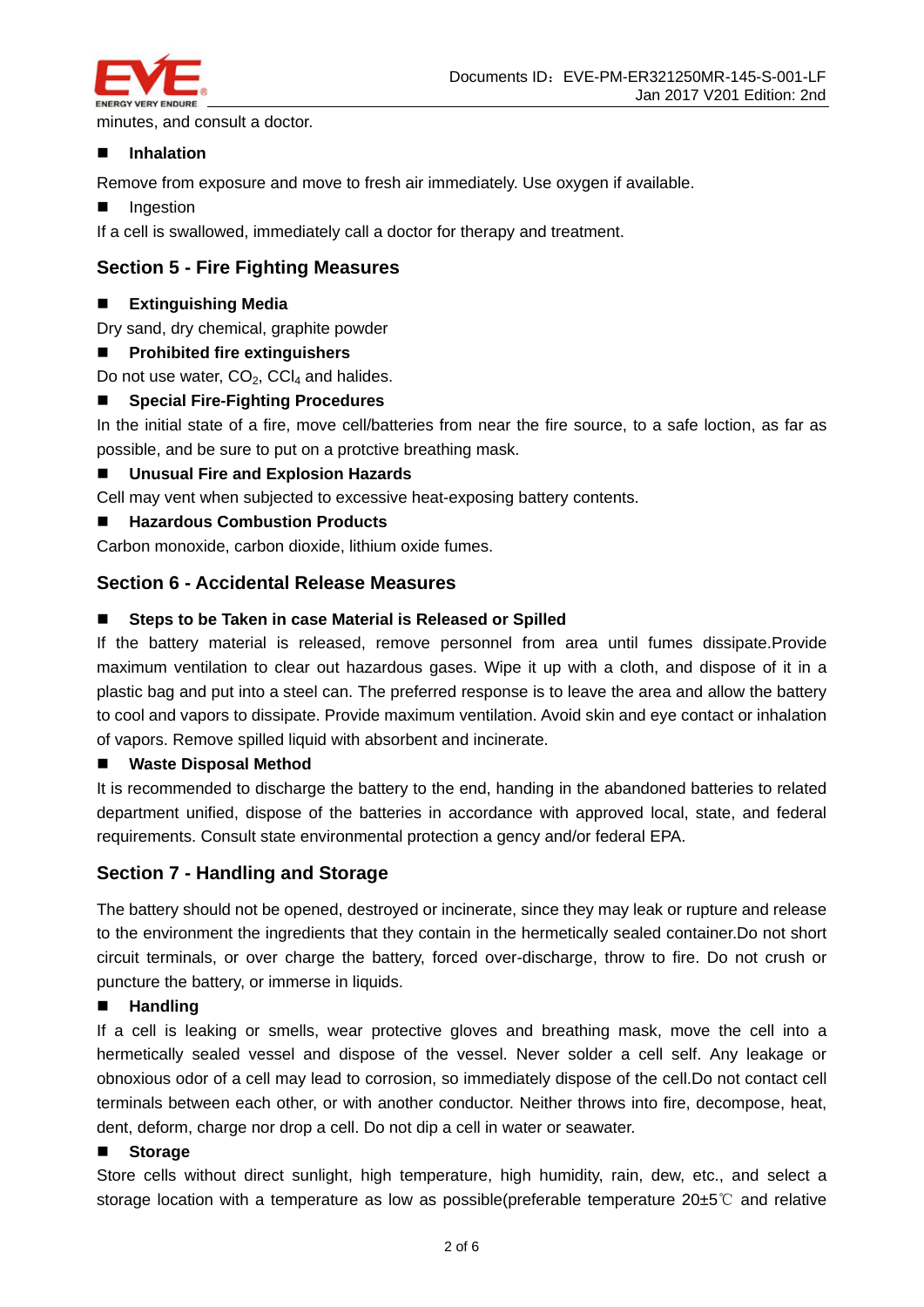

humidity 70% or less). In addition, keep cells away from dangerous matter such as combustible or ignitable materials. Absolutely never place a cell in contact with a combustible or conductive substance. Prepare appropriate firefighting equipment.

## **Other Precautions**

The battery may explode or cause burns, if disassembled, crushed or exposed to fire or high temperatures.Do not short or install with incorrect polarity.

## **Section 8 - Exposure Controls, Personal Protection**

#### ■ Respiratory Protection

In case of battery venting, provide as much ventilation as possible. Avoid confined areas with venting cell cores. Respiratory Protection is not necessary under conditions of normal use.

## **Ventilation**

Not necessary under conditions of normal use.

#### **Protective Gloves**

Not necessary under conditions of normal use.

## ■ Other Protective Clothing or Equipment

#### Not necessary under conditions of normal use.

Personal Protection is recommended for venting battery: Respiratory protection, Protective gloves, protective clothing and safety glass with side shields.

## **Section 9 - Physical and Chemical Properties**

| Shape                       | : Cylindrical.   |
|-----------------------------|------------------|
| <b>PH</b>                   | : Not applicable |
| Boiling point/boiling range | : No iformation  |
| Melting point               | : No iformation  |
| Decomposition temperature   | : No iformation  |
| Flash point                 | : No iformation  |

## **Section 10 - Stability and Reactivity**

**Stability** 

Stable.

■ Conditions to Avoid

Heating, mechanical abuse and electrical abuse.

## **Hazardous Decomposition Products**

- $SO<sub>2</sub>(gas)$ , HCl(gas), H<sub>2</sub>(gas).
- **Hazardous Polymerization**

N/A.

## ■ Conditions to be avoid

If a number of cells are mixed up without insulating terminals, they may short and possibly heat, break and ignite. When a cell is charged, the gas released vent of the cell may operate resulting possibly in bursting the electrolyte etc. Or, it may possibly burst or fire. If a cell is heated over the highest temperature or thrown into fire, it may explode or fire with the electrolyte etc. bursting from inside of the cell. Ifdecomposed, there is a possibility of overheating to short circuit.

# **Section 11 - Toxicological Information**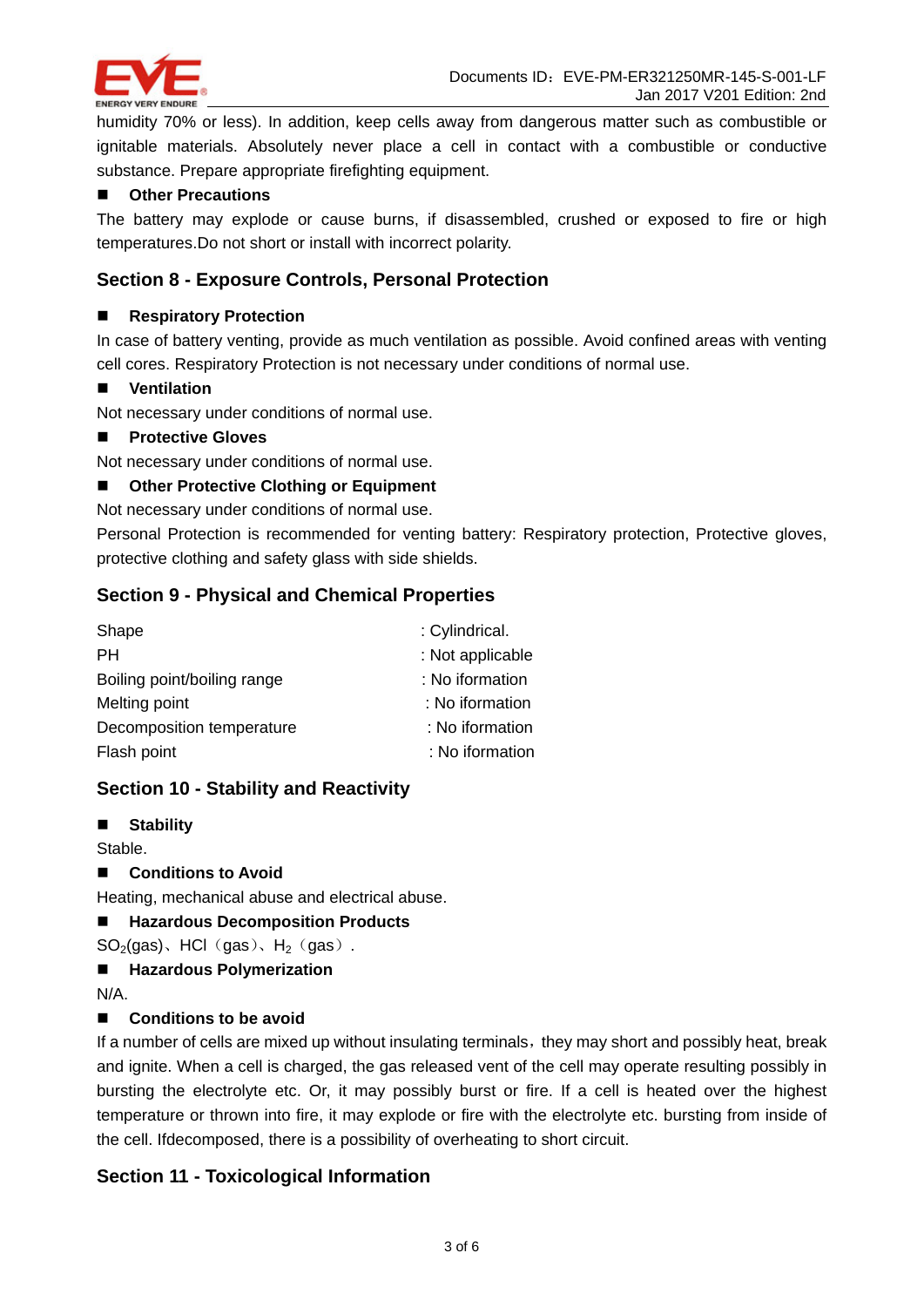

There is no toxicity because chemical substance are hermetically sealed in a metal vessel. As a reference, chemical substances composing a cell are described below. Lithium metal Acute toxicity : No appropriate report available. Local effect : A skin contact may result in inflammation. Thionyl chloride Acute toxicity : Lc50:500ppm(Rat inhalation). Local effect : Cough, breathing difficulty and asthma may pass into a chronic state, and the lung may be affected by adisease. Aluminum chloride Acute toxicity : LD50:3700ppm(Rat oral). Local effect : No information. Lithium chloride Acute toxicity : LD50:526ppm(Rat oral). Local effect : The central nervous system and the kidney may be affected. Carbon black Acute toxicity : LD50:2000ppm>(Rat inhalation). Carcinogenic property : IARC group 2(May be carcinogenic).

# **Section 12 - Ecological Information**

When promptly used or disposed the battery does not present environmental hazard. When disposed, keep away from water, rain and snow.

# **Section 13 - Disposal Considerations**

## **APPROPRIATE METHOD OF DISPOSAL OF SUBSTANCE OR PREPARATION**

If batteries are still fully charged or only partially discharged, they can be considered a reactive hazardous waste because of significant amount of not reaction or unconsu med lithium remaining in the spent battery. The battery must be neutralized through an approved secondary treatment facility prior to disposal as a hazardous waste. Recycling of battery can be done in authorized facility, through licensed waste carrier.

## **Section 14 - Transport Information**

 Lithium metal cells and batteries are classified as Class 9 Dangerous Goods in the United Nations Recommendation,and given UN numbers as shown in the below table.In case of transport of lithium metal cells and batteries,compliance with all the relevant UN regulations in addition to the requirements of United Nations Recommendation is required.

 Our battery(list on section 1)and its shipping package comlies with the requirement of UN Manual of Test and Cirteria,Part Ⅲ,subsection 38.3 as well as the requirements described below,so it is permitted to transport.

■ Air Transport

The battery package complies with the requirements of section IB of packing instruction 968 of 57th DRG Manual of IATA:only Cargo Aircraft

ER321250MR-145 battery has been proven to meet the requirements of each test in the UN Manual of Tests and Criteria, Part III, subsection 38.3 (Document No.: ST/SG/AC.10/11/Rev 5<sup>th</sup>/Amend.2/Section 38.3). According to the United Nations "Recommendations on the Transport of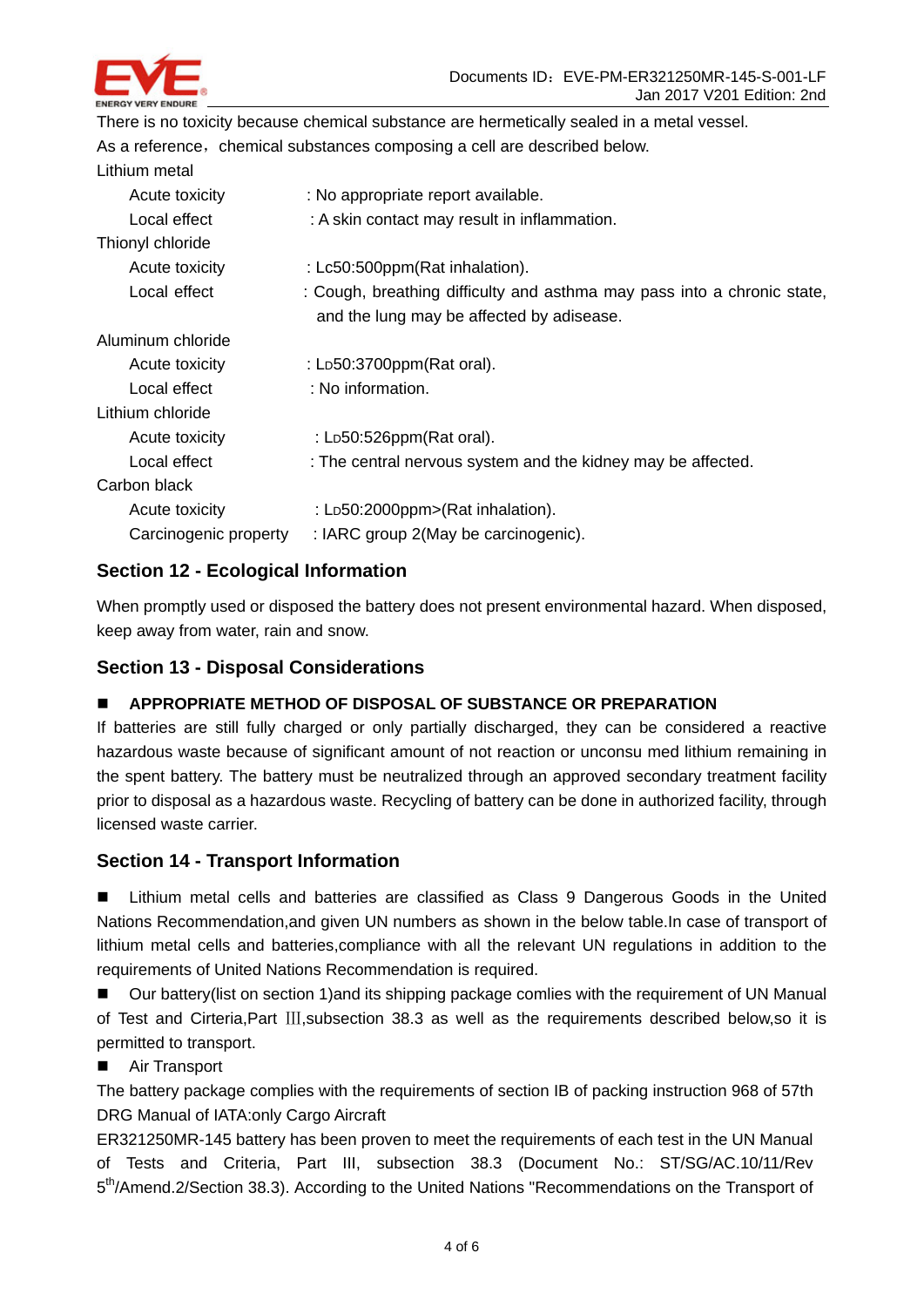

Dangerous Goods Model Regulations",the ER321250MR-145 battery's lithium content is more than 1g, so ER321250MR-145 battery should transport as class 9 dangerous goods.

■ Sea Transport

The battery package complies with the special provision 188 of IMDG CODE(Amdt.37-14)2014 Edition:the gross weight of the package doed not exceed 30Kg.

ER321250MR-145 battery has been proven to meet the requirements of each test in the UN Manual of Tests and Criteria, Part III, subsection 38.3 (Document No.: ST/SG/AC.10/11/Rev 5th/Amend.2/Section 38.3). According to the United Nations "Recommendations on the Transport of Dangerous Goods Model Regulations", the ER321250MR-145 battery's lithium content is more than 1g, so ER321250MR-145 battery should transport as class 9 dangerous goods.

| un No. | Proper Shipping Name/Description               |  |
|--------|------------------------------------------------|--|
| 3090   | Lithium metal batteries                        |  |
| 3091   | Lithium metal batteries contained in equipment |  |
| 3091   | Lithium metal batteries packed with equipment  |  |

Related regulations: Following regulations shall be cited and considered.

| Transportations                | Related organization / Issue documents                                                                                                                           |  |
|--------------------------------|------------------------------------------------------------------------------------------------------------------------------------------------------------------|--|
| Air transport<br>(by airplane) | ICAO(International Civil Aviation Organization)/TI(technical Instruction)<br>IATA(International Air Transport Association)/DGR(Dangerous Goods<br>regulations*1) |  |
| Maritime transport             | Organization)/IMDG<br>CODE(International<br>IMO(International Maritime                                                                                           |  |
| (by ship)                      | Maritime Dangerous Goods )*2                                                                                                                                     |  |
| Land transport                 | RID(International Carriage of Dangerous Goods by Rail), ADR(International                                                                                        |  |
| (Intra-European)               | Carriage of Dangerous Goods by Road)                                                                                                                             |  |
| USA / UN                       | USDOT(US Department of transportation) / DOT 49 CFR (US law)                                                                                                     |  |
|                                | UN: Recommendations on the transport of dangerous goods: Manual of                                                                                               |  |
|                                | Test and Criteria 5th revised edition Amendment                                                                                                                  |  |
|                                | 1[ST/SG/AC.10/11/Rev.5/Amend.1]:Part III, Subsection 38.3                                                                                                        |  |

# **Section 15 - Regulatory Information**

## **Law Information**

《Dangerous Goods Regulation》

《Recommendations on the Transport of Dangerous Goods Model Regulations》

《International Maritime Dangerous Goods》

《Technical Instructions for the Safe Transport of Dangerous Goods》

《Classification and code of dangerous goods》

《Occupational Safety and Health Act》(OSHA)

《Toxic Substances Control Act》(TSCA)

《Consumer Product Safety Act》(CPSA)

《Federal Environmental Pollution Control Act》(FEPCA)

《The Oil Pollution Act》(OPA)

《Superfund Amendments and Reauthorization Act Title III (302/311/312/313)》(SARA)

《Resource Conservation and Recovery Act》(RCRA)